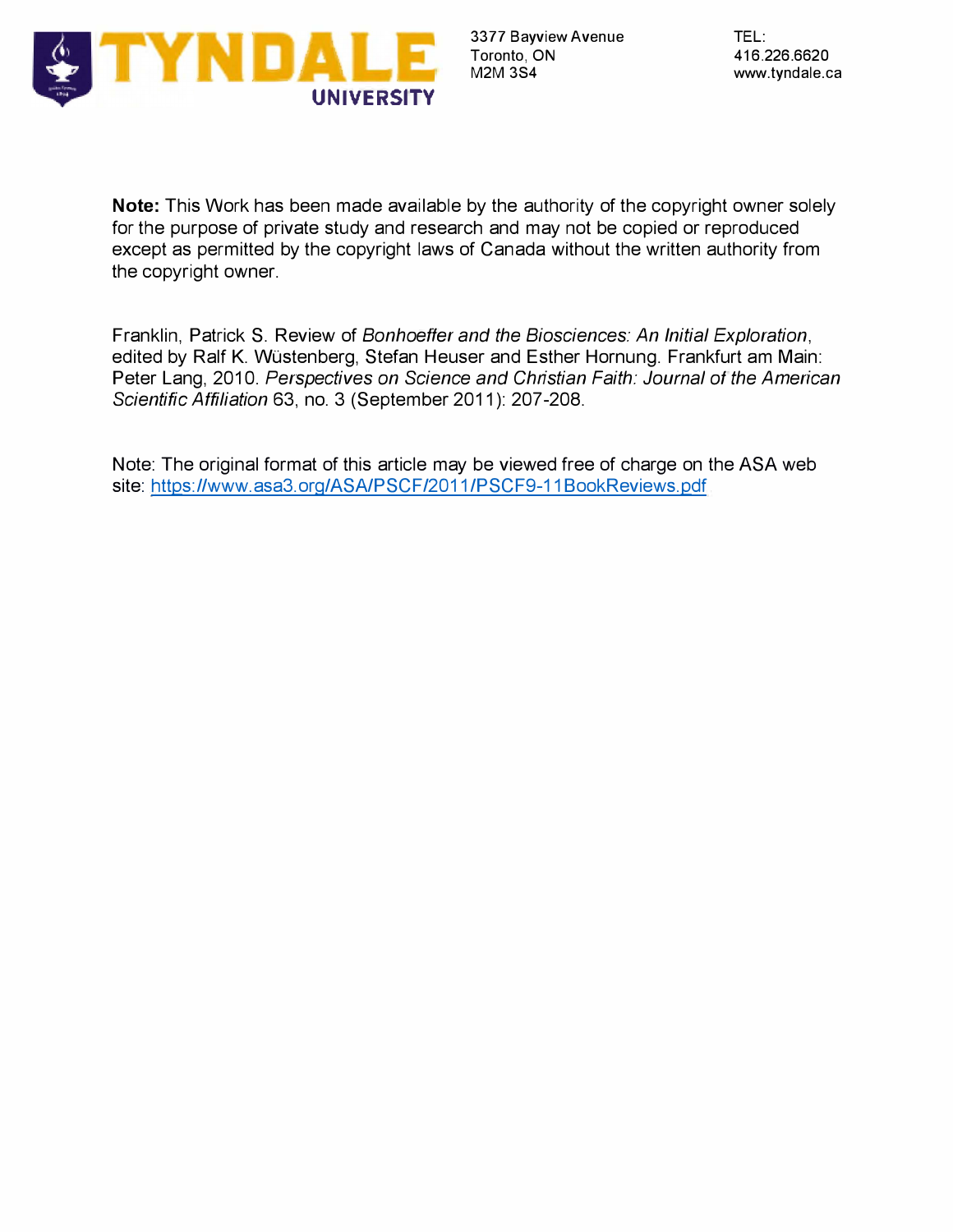authors' desire to offer not merely abstract principles or simplistic rules, but to prompt deeper ethical reflection based upon a "thick" theological account of human existence in the light of the Incarnation. Before we get to principles and rules, we need an interpretive framework in which they can be contextually and fruitfully employed.

The book comprises a foreword, ten chapters, an index, an appendix, and a descriptive list of the contributors. In the first chapter, Stefan Heuser introduces the book's overarching theme and foreshadows the topics to be discussed in the following chapters. In chapter 2, Christoph Rehmann-Sutter picks up on Bonhoeffer's discussion of the inter-relatedness of all human life and discusses the significance of interpretive decisions about the "beginning" of human life for issues such as stem cell research and IVF.

Next, David Clough (chap. 3) argues against claims that humans are distinct from animals to support ethical arguments. He criticizes Bonhoeffer's tendency to do this in *Creation and Fall* but applauds Bonhoeffer's relational interpretation of the image of God and his reflections on Christ becoming a creature. Clough feels this better affirms all of life, not just human life. However, in my estimation, he makes some questionable claims of Bonhoeffer's views, partly because Clough does not seem to consider Bonhoeffer's historical context in WWII Germany, and thus misses Bonhoeffer's polemical intent.

In chapter 4, Robert Song calls us to reject an idolatrous approach to technology that either views technology as the savior of the human condition or as helping us to become like God *apart from God.* Rather, we should find our likeness to God *in relationship with God* (Bonhoeffer's *sicut Deus* vs. *imago Dei).* Bonhoeffer helps us to avoid what Song calls "posthumanism" and leads us to develop an approach to technology that is more faithful and contextually concrete.

Bernd Wannenwetsch (chap. 5) applies Bonhoeffer's concepts of "responsibility" (in *Ethics)* and "loving the limit" (in *Creation and Fall)* in reflecting upon the delicate tension between patient autonomy and physician responsibility. In place of both "professionalism" and contractualism (focusing on rights, duties, liabilities, etc.), he emphasizes vocation and what he calls "total responsibility."

In chapter 6, Michael P. DeJonge employs Bonhoeffer's argument that "natural life is formed life" to clarify and integrate the relationship between rights and duties in patient-doctor relationships. In this perspective, formed life is both an end *and* a means, correspondingly involving both rights that protect basic dignity *and* duties that serve human purpose. Problems arise when these are separated. Regarding life exclusively as an end absolutizes life, leading to "vitalization" and a one-sided focus on individual rights and autonomy. Regarding life exclusively as a means leads to "mechanization" and a onesided focus on the duties of individuals to uphold the "common good," whatever that may be. While Bonhoeffer faced the latter danger in his context, DeJonge argues that America presently struggles with the former.

Sigrid Graumann (chap. *7)* reflects on the problem that "many disabled people feel discriminated by Prenatal Diagnosis" (p. 124). In dialogue with Charles Taylor, Axel



**BONHOEFFER AND THE BIOSCIENCES: An Initial Exploration** by Ralf K. Wüstenberg, Stefan Heuser, and Esther Hornung, eds. Frankfurt: Peter Lang, 2010. 183 pages. Hardcover; \$57.95. ISBN: 9783631598450.

At first glance, the title *Bonhoeffer and the Biosciences* seems puzzling. What could a man who died over sixty years ago contribute to twenty-first-century discussions of biosciences and bioethics? There are two explanations. First, the book—the third in Peter Lang's *International Bonhoeffer Interpretations* series —is not really about Dietrich Bonhoeffer per se. Most of the essays do not present a thorough reading of his writings (two do not engage Bonhoeffer at all) and few interact critically with contemporary Bonhoeffer scholarship. Instead, the authors explore what they call "the hermeneutics of human life," built upon some keys themes drawn mostly from Bonhoeffer's *Ethics,* in order to frame theologically and ethically the discussion of various issues in the biosciences. As Hans Ulrich nicely puts it in the final chapter, "Bonhoeffer's texts will be primarily fruitful for our ethical work when we do not look for passages in Bonhoeffer's ethics which seem to be immediately relevant for solving moral dilemmas, but when we follow his descriptions of our human existence" (p. 170).

Second, the book does not aim primarily to propose specific solutions to current ethical problems in the biosciences. Its aim is less to teach us *what* to think about current issues than *how* to begin to address them in a way that takes seriously, and in an integrated way, the reality of God, the complexity of human existence, and the integrity of the biological sciences. This reflects Bonhoeffer's emphasis on the Incarnation as *the* event that unites the reality of God with the reality of the world in the person of Jesus Christ. Moreover, as the book's uniting theme, "the hermeneutics of human life," suggests, it reflects the